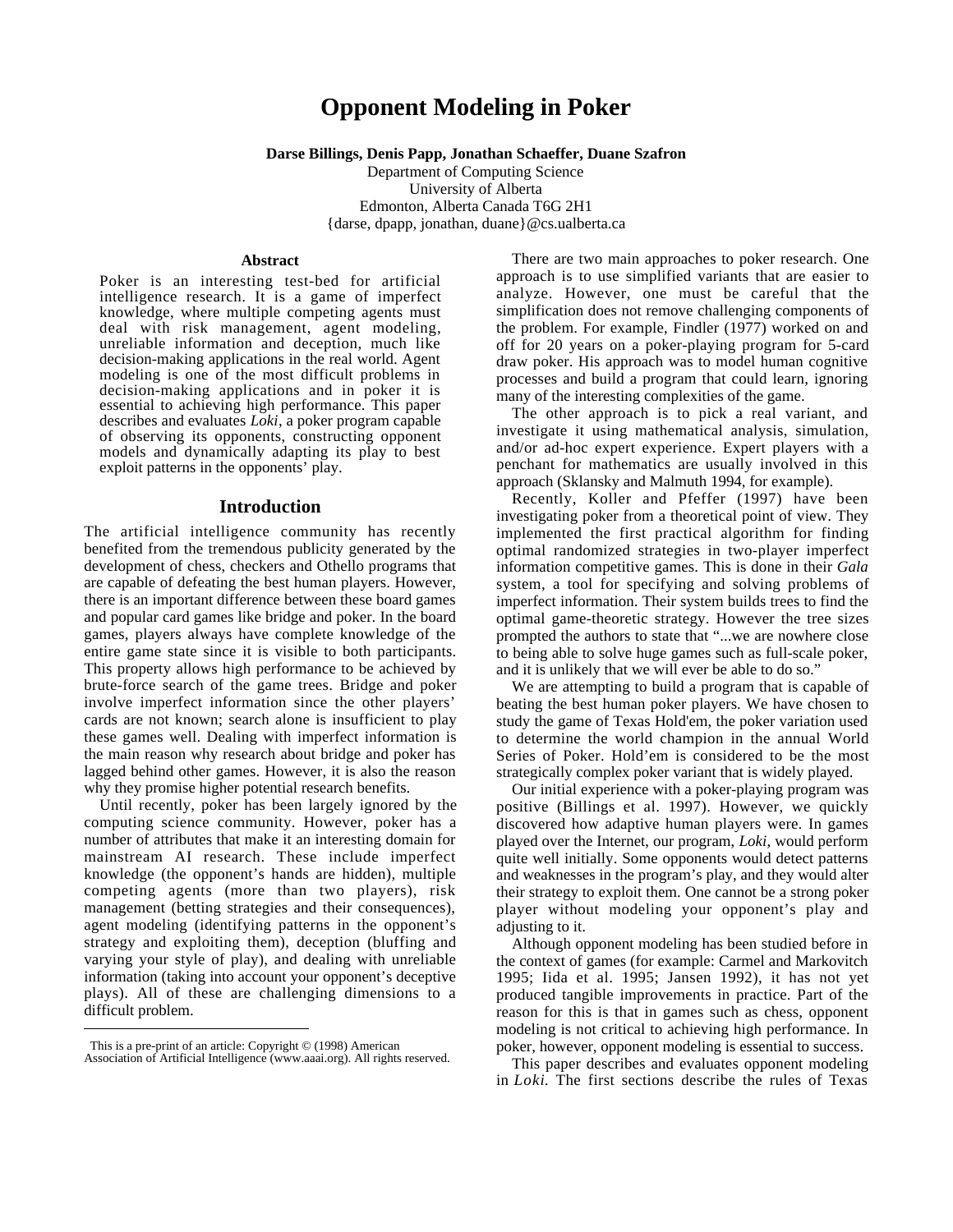Hold'em and the requirements of a strong Hold'em program as it relates to opponent modeling. We then describe how *Loki* evaluates poker hands, followed by a discussion of how opponents are modeled and how this information is used to alter the assessment of our hands. The next section gives some experimental results. The final section discusses ongoing work on this project. The major research contribution of this paper is that it is the first successful demonstration of using opponent modeling to improve performance in a realistic game-playing program.

## **Texas Hold'em**

A hand of Texas Hold'em begins with the *pre-flop*, where each player is dealt two *hole cards* face down, followed by the first round of betting. Three community cards are then dealt face up on the table, called the *flop*, and the second round of betting occurs. On the *turn*, a fourth community card is dealt face up and another round of betting ensues. Finally, on the *river*, a fifth community card is dealt face up and the final round of betting occurs. All players still in the game turn over their two hidden cards for the *showdown*. The best five card poker hand formed from the two hole cards and the five community cards wins the pot. If a tie occurs, the pot is split. Texas Hold'em is typically played with 8 to 10 players.

Limit Texas Hold'em uses a structured betting system, where the order and amount of betting is strictly controlled on each betting round.1 There are two denominations of bets, called the small bet and the big bet (\$2 and \$4 in this paper). In the first two betting rounds, all bets and raises are \$2, while in the last two rounds, they are \$4. In general, when it is a player's turn to act, one of five betting options is available: fold, call/check, or raise/bet. There is normally a maximum of three raises allowed per betting round. The betting option rotates clockwise until each player has matched the current bet or folded. If there is only one player remaining (all others having folded) that player is the winner and is awarded the pot without having to reveal their cards.

# **Requirements for a World-Class Poker Player**

We have identified several key components that address some of the required activities of a strong poker player. However, these components are not independent. They must be continually refined as new capabilities are added to the program. Each of them is either directly or indirectly influenced by the introduction of opponent modeling.

**Hand strength** assesses how strong your hand is in relation to the other hands. At a minimum, it is a function of your cards and the current community cards. A better hand strength computation takes into account the number of players still in the game, position at the table, and the history of betting for the hand. An even more accurate calculation considers the probabilities for each possible

 $\overline{a}$ 

opponent hand, based on the likelihood of each hand being played to the current point in the game.

**Hand potential** assesses the probability of a hand improving (or being overtaken) as additional community cards appear. For example, a hand that contains four cards in the same suit may have a low hand strength, but has good potential to win with a flush as more community cards are dealt. At a minimum, hand potential is a function of your cards and the current community cards. However, a better calculation could use all of the additional factors described in the hand strength computation.

**Betting strategy** determines whether to fold, call/check, or bet/raise in any given situation. A minimum model is based on hand strength. Refinements consider hand potential, pot odds (your winning chances compared to the expected return from the pot), bluffing, opponent modeling and trying to play unpredictably.

**Bluffing** allows you to make a profit from weak hands,<sup>2</sup> and can be used to create a false impression about your play to improve the profitability of subsequent hands. Bluffing is essential for successful play. Game theory can be used to compute a theoretically optimal bluffing frequency in certain situations. A minimal bluffing system merely bluffs this percentage of hands indiscriminately. In practice, you should also consider other factors (such as hand potential) and be able to predict the probability that your opponent will fold in order to identify profitable bluffing opportunities.

**Unpredictability** makes it difficult for opponents to form an accurate model of your strategy. By varying your playing strategy over time, opponents may be induced to make mistakes based on an incorrect model.

**Opponent modeling** allows you to determine a likely probability distribution for your opponent's hidden cards. A minimal opponent model might use a single model for all opponents in a given hand. Opponent modeling may be improved by modifying those probabilities based on collected statistics and betting history of each opponent.

There are several other identifiable characteristics which may not be necessary to play reasonably strong poker, but may eventually be required for world-class play.

The preceding discussion is intended to show how integral opponent modeling is to successful poker play. Koller and Pfeffer (1997) have proposed a system for constructing a game-theoretic optimal player. It is important to differentiate an *optimal* strategy from a *maximizing* strategy. The optimal player makes its decisions based on game-theoretic probabilities, without regard to specific context. The maximizing player takes into account the opponent's sub-optimal tendencies and adjusts its play to exploit these weaknesses.

In poker, a player that detects and adjusts to opponent weaknesses will win more than a player who does not. For example, against a strong conservative player, it would be correct to fold the probable second-best hand. However, against a weaker player who bluffs too much, it would be

 $\overline{a}$ 

<sup>1</sup> In No-limit Texas Hold'em, there are no restrictions on the size of bets.

<sup>2</sup> Other forms of deception (such as calling with a strong hand) are not considered here.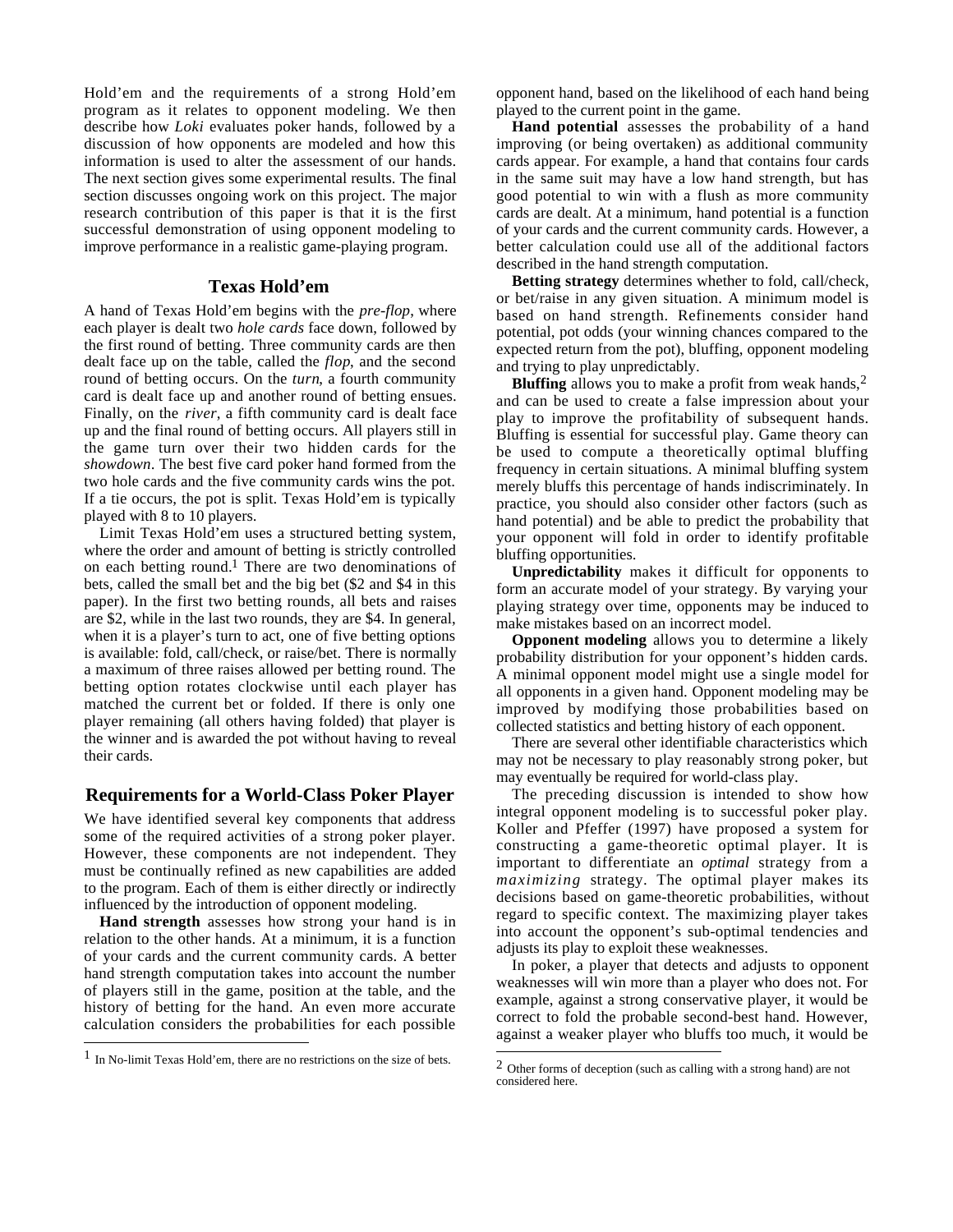an error to fold that same hand. In real poker it is very common for opponents to play sub-optimally. A player who fails to detect and exploit these weaknesses will not win as much as a better player who does. Thus, a maximizing program will out-perform an optimal program against sub-optimal players because the maximizing program will do a better job of exploiting the sub-optimal players.

Although a game-theoretic optimal solution for Hold'em would be interesting, it would in no way "solve the game". To produce a world-class poker program, strong opponent modeling is essential.

## **Hand Assessment**

*Loki* handles its play differently at the pre-flop, flop, turn and river. The play is controlled by two components: a hand evaluator and a betting strategy. This section describes how hand strength and potential are calculated and used to evaluate a hand.

## **Pre-flop Evaluation**

Pre-flop play in Hold'em has been extensively studied in the poker literature (Sklansky and Malmuth 1994). These works attempt to explain the play in human understandable terms by classifying all the initial two-card pre-flop combinations into a number of categories. For each class of hands a suggested betting strategy is given, based on the category, number of players, position at the table, and type of opponents. These ideas could be implemented as an expert system, but a more systematic approach would be preferable, since it could be more easily modified and the ideas could be generalized to post-flop play.

For the initial two cards, there are  $\{52 \text{ choose } 2\} = 1326$ possible combinations, but only 169 distinct hand types. For each one of the 169 possible hand types, a simulation of 1,000,000 poker games was done against nine random hands. This produced a statistical measure of the approximate *income rate* (profit expectation) for each starting hand. A pair of aces had the highest income rate; a 2 and 7 of different suits had the lowest. There is a strong correlation between our simulation results and the pre-flop categorization given in Sklansky and Malmuth (1994).

## **Hand Strength**

An assessment of the strength of a hand is critical to the program's performance on the flop, turn and river. The probability of holding the best hand at any time can be accurately estimated using enumeration techniques.

Suppose our hand is  $A \rightarrow Q \clubsuit$  and the flop is  $3 \vee -4 \clubsuit -$ J♥. There are 47 remaining unknown cards and therefore  ${47 \text{ choose } 2} = 1,081 \text{ possible hands an opponent might}$ hold. To estimate hand strength, we developed an enumeration algorithm that gives a percentile ranking of our hand (Figure 1). With no opponent modeling, we simply count the number of possible hands that are better than, equal to, and worse than ours. In this example, any three of a kind, two pair, one pair, or A-K is better (444 cases), the remaining A-Q combinations are equal (9 cases), and the rest of the hands are worse (628 cases). Counting ties as half, this corresponds to a percentile ranking, or hand strength (HS), of 0.585. In other words, there is a 58.5% chance that our hand is better than a random hand.

```
HandStrength(ourcards,boardcards)
\{ ahead = tied = behind = 0
  ourrank = Rank(ourcards,boardcards)
  /* Consider all two card combinations of */
  /* the remaining cards.
  for each case(oppcards)
  { opprank = Rank(oppcards,boardcards)<br>if(ourrank>opprank) ahead += 1
    if(ourrank>opprank) ahead += 1
    else if(ourrank=opprank) tied += 1<br>else /* < */ behind += 1
    else /* < * /}
  handstrength = (ahead+tied/2)
                 / (ahead+tied+behind)
  return(handstrength)
}
```
## Figure 1. HandStrength calculation

The hand strength calculation is with respect to one opponent but can be extrapolated to multiple opponents by raising it to the power of the number of active opponents. Against five opponents with random hands, the adjusted hand strength  $(HS_5)$  is  $.585^5 = .069$ . Hence, the presence of additional opponents has reduced the likelihood of our having the best hand to only 6.9%.

## **Hand Potential**

In practice, hand strength alone is insufficient to assess the quality of a hand. Consider the hand  $5 \vee -2 \vee$  with the flop of  $3\blacktriangledown -4\clubsuit -J\blacktriangledown$ . This is currently a very weak hand, but there is tremendous potential for improvement. With two cards yet to come, any heart, Ace, or 6 will give us a flush or straight. There is a high probability (over 50%) that this hand will improve to become the winning hand, so it has a lot of value. In general, we need to be aware of how the potential of a hand affects the effective hand strength.

We can use enumeration to compute this positive potential (Ppot), the probability of improving to the best hand when we are behind. Similarly, we can also compute the negative potential (Npot) of falling behind when we are ahead. For each of the possible 1,081 opposing hands, we consider the  $\{45 \text{ choose } 2\} = 990 \text{ combinations of the next}$ two community cards. For each subcase we count how many outcomes result in us being ahead, behind or tied (Figure 2).

The results for the example hand  $A \rightarrow Q \rightarrow / 3 \rightarrow -4 \rightarrow J \rightarrow$ versus a single opponent are shown in Table 1. The rows are labeled by the status on the flop. The columns are labeled with the final state after the last two community cards are dealt. For example, there are 91,981 ways we could be ahead on the river after being behind on the flop. Of the remaining outcomes, 1,036 leave us tied with the best hand, and we stay behind in 346,543 cases. In other words, if we are behind a random hand on the flop we have roughly a 21% chance of winning the showdown.

In Figure 2 and Table 1, we compute the potential based on two additional cards. This technique is called two-card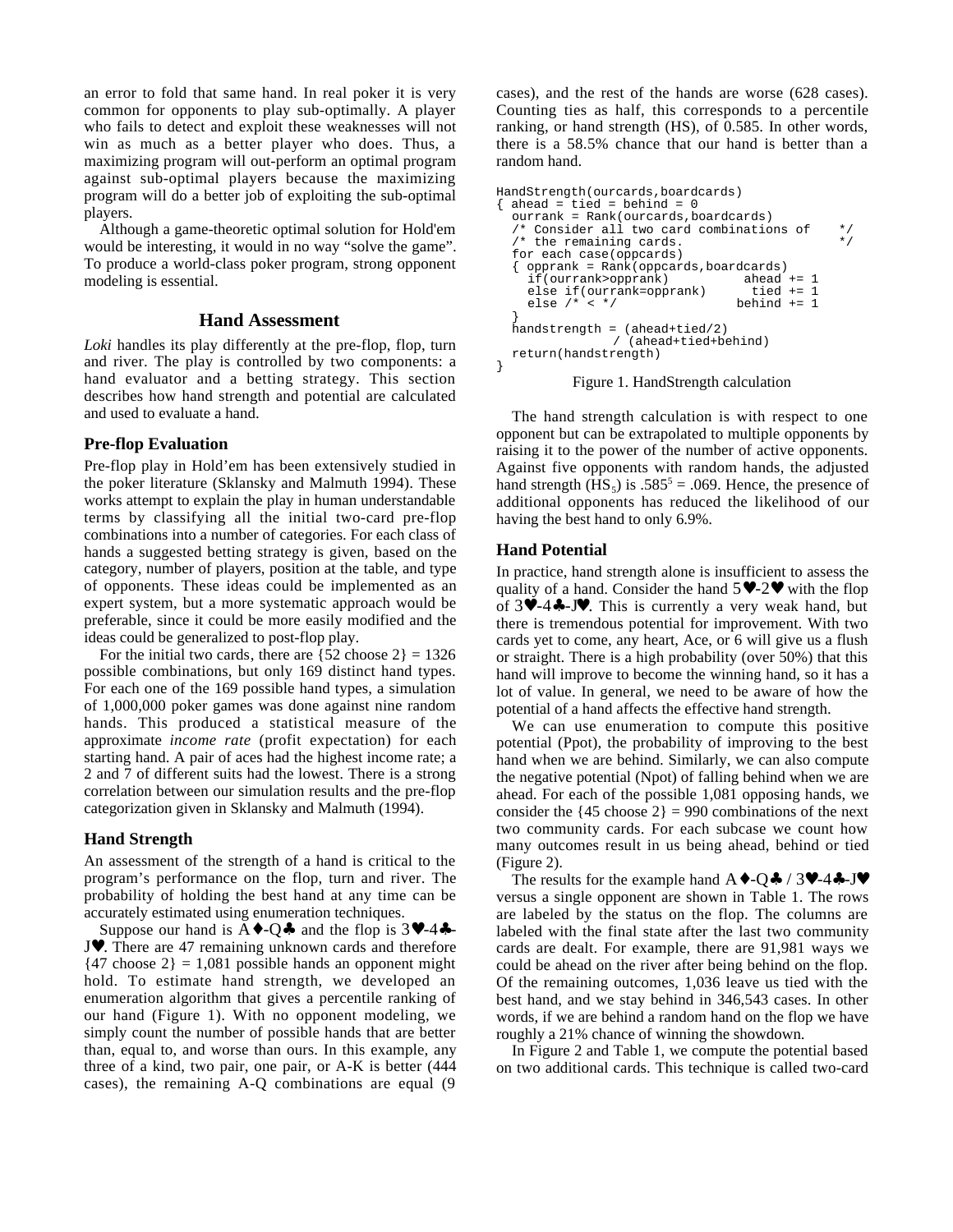lookahead and it produces a  $\text{Ppot}_2$  of  $0.208$  and an  $\text{Npot}_2$  of 0.274. We can do a similar calculation based on one-card lookahead (Ppot<sub>1</sub>) where there are only 45 possible upcoming cards (44 if we are on the turn) instead of 990 outcomes. With respect to one-card lookahead on the flop, Ppot<sub>1</sub> is  $0.108$  and Npot<sub>1</sub> is  $0.145$ .

```
HandPotential(ourcards,boardcards)
\frac{1}{x} /* Hand potential array, each index repre- */<br>
/* sents ahead. tied. and behind. */
   /* sents ahead, tied, and behind. */<br>integer array HP[3][3] /* initialize to 0 */
  integer array HP[3][3] \prime* initialize to 0 */<br>integer array HPTotal[3] /* initialize to 0 */
  integer array HPTotal[3] /* initialize to 0
  ourrank = Rank(ourcards,boardcards)
     Consider all two card combinations of */<br>the remaining cards for the opponent. */
  /* the remaining cards for the opponent.
  for each case(oppcards)
   { opprank = Rank(oppcards,boardcards)
     if(ourrank\texttt{>opprank})else if(ourrank=opprank) index = tied<br>else /* < */ index = behindex = tied
                                       index = behindHPTotal[index] += 1
     /* All possible board cards to come. */
     for each case(turn,river)
     { /* Final 5-card board */
       board = [boardcards,turn,river]
       ourbest = Rank(ourcards,board)
       oppbest = Rank(oppcards,board)<br>if(ourbest>oppbest) HP[index][ahead]+=1
       if(ourbest>oppbest)
       else if(ourbest=oppbest) HP[index][tied]+=1
       else /* < */ HP[index][behind] +=1
     }
  }
  /* Ppot: were behind but moved ahead. */
  Ppot = (HP[behind][ahead]+HP[behind][tied]/2
                                  +HP[tied][ahead]/2)
         / (HPTotal[behind]+HPTotal[tied])
  /* Npot: were ahead but fell behind. *Npot = (HP[ahead][behind]+HP[tied][behind]/2
                                  +HP[ahead][tied]/2)
        / (HPTotal[ahead]+HPTotal[tied])
  return(Ppot,Npot)
}
```
Figure 2. HandPotential calculation

| 5 Cards | 7 Cards |          |                   |          |  |                                                                     |  |  |  |  |
|---------|---------|----------|-------------------|----------|--|---------------------------------------------------------------------|--|--|--|--|
|         |         |          | Ahead Tied Behind | Sum      |  |                                                                     |  |  |  |  |
| Ahead   |         |          |                   |          |  | $\vert 449005 \vert 3211 \vert 169504 \vert 621720 = 628x990 \vert$ |  |  |  |  |
| Tied    |         | $0$ 8370 | 540               | $8910 =$ |  | 9x990                                                               |  |  |  |  |
| Behind  |         |          |                   |          |  | $91981$ 1036 346543 439560 = 444x990                                |  |  |  |  |
| Sum     |         |          |                   |          |  | $540986$ 12617 516587 1070190 = 1081x990                            |  |  |  |  |

Table 1. A $\triangleleft$ -Q $\triangleleft$  / 3 $\triangledown$ -4 $\triangleleft$ -J $\triangledown$  potential

These calculations provide accurate probabilities that take every possible scenario into account, giving smooth, robust results. However, the assumption that all two-card opponent hands are equally likely is false, and the computations must be modified to reflect this.

#### **Betting Strategy**

When it is our turn to act, how do we use hand strength and hand potential to select a betting action? What other information is useful and how should it be used? The answers to these questions are not trivial and this is one of the reasons that poker is a good test-bed for artificial intelligence. The current betting strategy in *Loki* is unsophisticated and can be improved (Billings et al. 1997).

It is sufficient to know that betting strategy is based primarily on two things:

*Effective hand strength* (EHS) includes hands where we are ahead, and those where we have a Ppot chance that we can pull ahead:

$$
EHS = HS_n + (1 - HS_n) \times Ppot
$$

2. *Pot odds* are your winning chances compared to the expected return from the pot. If you assess your chance of winning to be 25%, you would call a \$4 bet to win a \$16 pot  $(4/(16+4) = 0.20)$  because the pot odds are in your favor  $(0.25 > 0.20)$ .

# **Opponent Modeling**

In strategic games like chess, the performance loss by ignoring opponent modeling is small, and hence it is usually ignored. In contrast, not only does opponent modeling have tremendous value in poker, it can be the distinguishing feature between players at different skill levels. If a set of players all have a comparable knowledge of poker fundamentals, the ability to alter decisions based on an accurate model of the opponent may have a greater impact on success than any other strategic principle.

Having argued that some form of opponent modeling is indispensable, the actual method of gathering information and using it for betting decisions is a complex and interesting problem. Not only is it difficult to make appropriate inferences from certain observations and then apply them in practice, it is not even clear how statistics should be collected or categorized.

#### **Weighting the Enumeration**

 $\overline{a}$ 

Many weak hands that probably would have been folded before the flop, such as  $4 \vee 0.5 \clubsuit$ , may form a very strong hand with the example flop of  $3 \vee -4 \cdot -5 \vee$ . Giving equal probabilities to all starting hands skews the hand evaluations compared to more realistic assumptions. Therefore, for each starting hand, we need to define a probability that our opponent would have played that hand in the observed manner. We call the probabilities for each of these 1,081 subcases *weights* since they act as multipliers in the enumeration computations.<sup>1</sup>

The use of these weights is the first step towards opponent modeling since we are changing our computations based on the relative probabilities of different cards that our opponents may hold. The simplest approach to determining these weights is to treat all opponents the same, calculating a single set of weights to reflect "reasonable" behavior, and use them for all opponents. An initial set of weights was determined by ranking the 169 distinct starting hands and assigning a probability commensurate with the strength (income rate) of each hand (as determined by simulations).

There are two distinct ways to improve the accuracy of the calculations based on these weights. First, an opponent's betting actions can be used to adjust the

<sup>&</sup>lt;sup>1</sup> The probability that an opponent holds a particular hand is the weight of that subcase divided by the sum of the weights for all the subcases.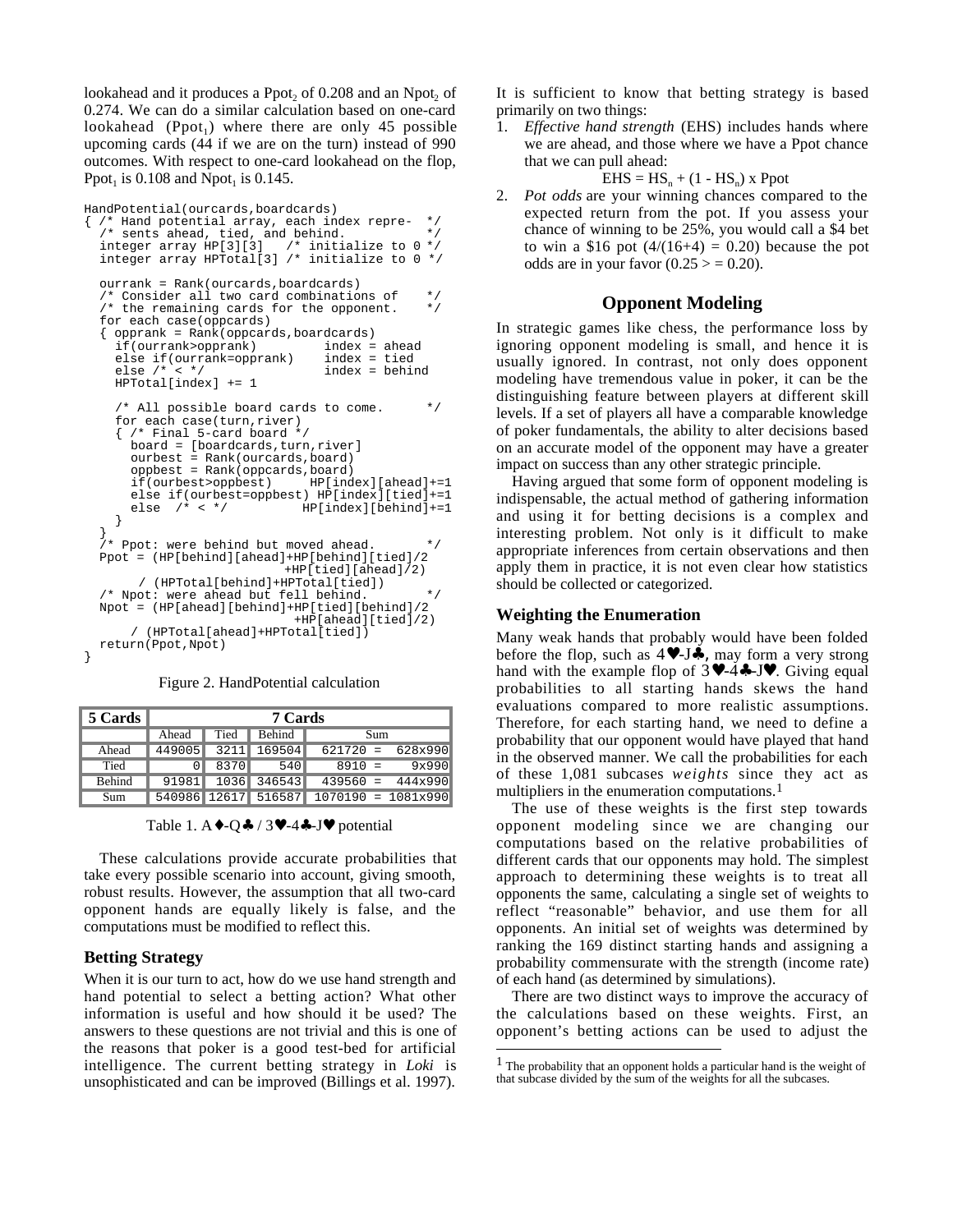weights. For example, if an opponent raises on the flop, the weights for stronger hands should be increased and the weights for weaker hands should be decreased. We call this *generic* modeling since the model is identical for all opponents in the same situation. Second, we can maintain a separate set of weights for each opponent, based on their betting history. We call this technique *specific* modeling, because it differentiates between opponents.

Each opponent is assigned an array of weights indexed by the two-card starting hands. Each time an opponent makes a betting action, the weights for that opponent are modified to account for the action. For example, a raise increases the weights for the strongest hands likely to be held by the opponent given the flop cards, and decreases the weights for the weaker hands. This means that at any point during the hand, the weight reflects the relative probability that the opponent has that particular hand.

If these weights are used for opponent modeling, the algorithms of Figures 1 and 2 are only slightly modified. Each of the increments  $("+= 1")$  is replaced with the code "+= Weight[oppcards]". There are two problems that must be solved to make this form of opponent modeling work. First, what should the initial weights be? Second, what transformation functions should be applied to the weights to account for a particular opponent action?

# **Computing Initial Weights**

The initial weights are based on the starting hands each opponent will play. The most important observed information is the frequency of folding, calling and raising before the flop. We deduce the mean  $(\mu)$ , representing the median hand) and variance  $(\sigma,$  for uncertainty) of the threshold needed for each player's observed action. These are interpreted in terms of income rate values, and mapped onto a set of initial weights for the opponent model.

Suppose an opponent calls 30% of all hands, and this translates to a median hand whose income rate is  $+200$ (roughly corresponding to an average of 0.2 bets won per hand played). If we assume a  $\sigma$  that translates to an income rate of +/-100, then we would assign a weight of 1.0 to all hands above  $+300$ , a weight of 0.01 to all hands below  $+100$ , and a proportional weight for values between  $+100$ and  $+300$ . The median hand at  $+200$  is thus given a 0.50 weight in the model. A weight of 0.01 is used for "low" probabilities to avoid labeling any hand as "impossible". While this approach will not reveal certain opponentspecific tendencies, it does provide reasonable estimates for the probability of each possible starting hand.

To classify the opponent's observed actions, we consider the action (fold, check/call, bet/raise) taken by the opponent, how much the action cost (bets of  $0, 1,$  or  $> 1$ ) and the betting round in which it occurred (pre-flop, flop, turn, river). This yields 36 different categories. Some of these actions do not normally occur (e.g. folding to no bet) and others are rare. Each betting action an opponent makes results in one of these categories being incremented. These statistics are then used to calculate the relevant frequencies.

# **Re-weighting**

Each time an opponent makes a betting action, we modify the weights by applying a transformation function. For simplicity we do not do any re-weighting on the pre-flop, preferring to translate income rates into weights. For the betting rounds after the flop, we infer a mean and variance (µ and σ) of the threshold for the opponent's observed action. However, we can no longer map our  $\mu$  and  $\sigma$  to a list of ranked starting hands. Instead, we must rank all of the five card hands that are formed from each starting hand and the three community cards. To do this, we use EHS.

For example, based on observed frequencies, we may deduce that an opponent needs a median hand value of 0.6 to call a bet, with a lower bound of 0.4 and an upper bound of 0.8. In this case, all hands with an EHS greater than 0.8 are given re-weighting factors of 1.0. Any hand with a value less than 0.4 is assigned a re-weighting factor of 0.01, and a linear interpolation is performed for values between 0.4 and 0.8. Figure 3 shows the algorithm used for computing the re-weighting factors for a given  $\mu$  and  $\sigma$ .

Recall that EHS is a function of both HS and Ppot. Since  $Ppot<sub>2</sub>$  is expensive to compute, we currently use a crude but fast function for estimating potential, which produces values within 5% of  $Ppot_2$ , 95% of the time. Since these values are amortized over the 1,081 five-card hands, the overall effect of this approximation is small.

For each five-card hand, the computed re-weighting factor is multiplied by the initial weight to produce the updated weight. The process is repeated for each observed betting decision during the hand. By the last round of betting, a certain opponent may have only a small number of hands that have relatively high weights, meaning that the program has zeroed in on a narrow range of possible hands.

Table 2 illustrates how the re-weighting is performed on some selected examples for a flop of  $3\blacktriangledown -4\clubsuit -J\blacktriangledown$ , with  $\mu$ =0.60 and  $\sigma$ =0.20. The context considers an opponent who called a bet before the flop and then bet after the flop. For each possible hand we note the initial weight (Weight), unweighted hand rank  $(HR)$ , hand strength  $(HS_1)$ , approximate  $\text{Ppot}_2$  (~ $\text{PP}_2$ ), effective hand strength (EHS), the re-weighting factor based on  $\mu = 0.6$  and  $\sigma = 0.2$  (Rwt), and the new overall weight (Nwt).

```
constant low_wt 0.01
constant high_wt 1.00
Reweight(µ,σ,weight,boardcards)
\{ /* interpolate in the range \mu +- \sigma. */
  for each case(oppcards)
    EHS=EffectiveHandStrength(oppcards,boardcards)
     reweight = (EHS-\mu+\sigma)/(2*\sigma)/* Assign low weights below (µ-σ). */
     \frac{1}{\pi} Assign low weight \frac{1}{\pi} reweight \frac{1}{\pi} reweight \frac{1}{\pi} reweight \frac{1}{\pi} .
     /* Assign high weights above (\mu+\sigma).
     if(reweight>high_wt) reweight = high_wt
      weight[subcase] = weight[subcase]*reweight
  }
}
```
Figure 3. Computing the re-weighting factors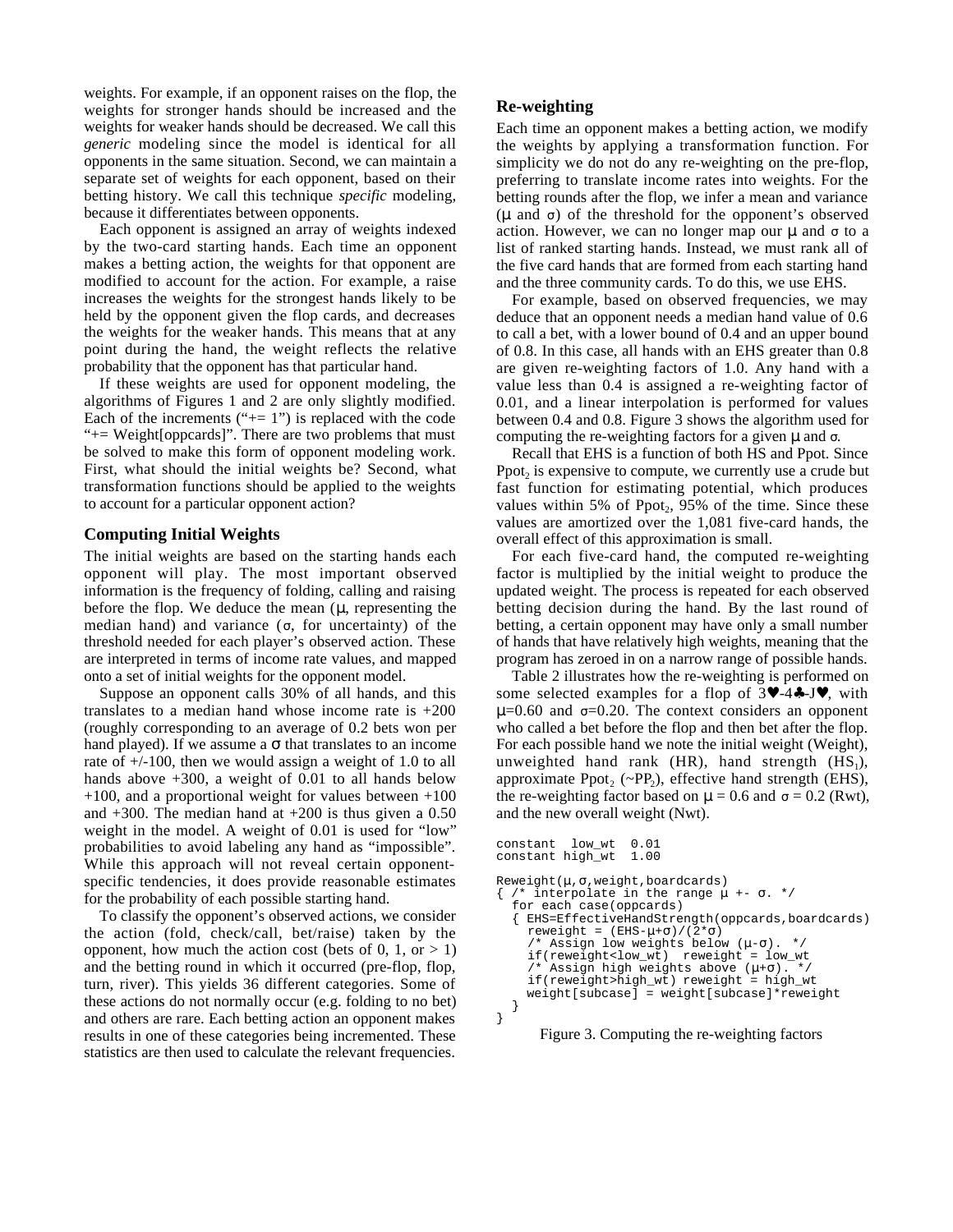| Hand                        | Weight | HR    | $HS_1$ | $\sim$ PP <sub>2</sub> | <b>EHS</b> | Rwt  | <b>Nwt</b> | Comment                       |
|-----------------------------|--------|-------|--------|------------------------|------------|------|------------|-------------------------------|
| $J + 4V$                    | 0.01   | 0.993 | 0.990  | 0.04                   | 0.99       | 1.00 | 0.01       | very strong, but unlikely     |
| A÷ J÷                       | 1.00   | 0.956 | 0.931  | 0.09                   | 0.94       | 1.00 | 1.00       | strong, very likely           |
| $5 \vee 2 \vee$             | 0.20   | 0.004 | 0.001  | 0.35                   | 0.91       | 1.00 | 0.20       | weak, but very high potential |
| 64.54                       | 0.60   | 0.026 | 0.006  | 0.21                   | 0.76       | 0.90 | 0.54       | weak, good potential          |
| $54.5*$                     | 0.70   | 0.816 | 0.736  | 0.04                   | 0.74       | 0.85 | 0.60       | moderate, low potential       |
| $5 \spadesuit 3 \spadesuit$ | 0.40   | 0.648 | 0.671  | 0.10                   | 0.70       | 0.75 | 0.30       | mediocre, moderate potential  |
| A÷ $Q\bullet$               | 1.00   | 0.585 | 0.584  | 0.11                   | 0.64       | 0.60 | 0.60       | mediocre, moderate potential  |
| 74.54                       | 0.60   | 0.052 | 0.012  | 0.12                   | 0.48       | 0.20 | 0.12       | weak, moderate potential      |
| $Q \spadesuit T \spadesuit$ | 0.90   | 0.359 | 0.189  | 0.07                   | 0.22       | 0.01 | 0.01       | weak, little potential        |

Table 2. Re-weighting various hands after a  $3 \vee -4 \cdot 5 \vee 1$  flop ( $\mu = 0.6$ ,  $\sigma = 0.2$ )

 $\overline{a}$ 

Consider the case of  $Q \spadesuit T \spadesuit$ . In the pre-flop this is a fairly strong hand, as reflected by its income rate of +359 and weighting of 0.90. However, these cards do not mesh well with the flop cards, resulting in low hand strength (0.189) and low potential (0.07). This translates to an effective hand strength of 0.22. Given that observations of the opponent show that they will only bet with hands of strength  $\mu$ =0.60 (+/- $\sigma$ =0.20), we assign this a re-weighting of 0.01 (since  $0.22 < \mu-\sigma$ ). Hence, we will consider this hand to be unlikely for this opponent from this point on.

The opponent's decisions may actually be based on a different metric than EHS, resulting in an imperfect model. New techniques can improve the results, but the current method does capture much of the information conveyed by the opponent's actions.

In competitive poker, opponent modeling is more complex than portrayed here. One also wants to fool the opponent into constructing a poor model. For example, early in a session a strong poker player may try to create the impression of being very conservative, only to exploit that image later when the opponents are using incorrect assumptions. In two-player games, the M\* algorithm allows for recursive definitions of opponent models, but it has not been demonstrated to improve performance in practice (Carmel and Markovitch 1995).

## **Experiments**

Self-play simulations offer a convenient method for the comparison of two or more versions of the program. Our simulations use a duplicate tournament system, based on the same principle as duplicate bridge. Since each hand can be played with no memory of preceding hands, it is possible to replay the same deal, but with the participants holding a different set of hole cards each time. Our tournament system simulates a ten-player game, where each deal is replayed ten times, shuffling the seating arrangement so that every participant has the opportunity to play each set of hole cards once. This arrangement greatly reduces the "luck element" of the game, since each player will have the same number of good and bad hands. The differences in the performance of players will therefore be based more strongly on the quality of the decisions made in each situation. This large reduction in natural variance means that meaningful results can be obtained with a much smaller number of trials than in a typical game setting. Nevertheless, it is important to not over-interpret the results of one simulation.

Figure 4 shows the results of self-play simulations between several versions of *Loki* playing \$2/\$4 Hold'em*.* Two copies of five different programs played 100,000 hands. The average profit is plotted against the number of hands played. Each data point is the average of the two programs of that type.

We started with our previous best version of *Loki*, representing a basic player (BPM). BPM uses a crude system for assigning initial weights, so some generic modeling is done for the pre-flop hand selection<sup>1</sup> but there is no re-weighting. To add diversity to the simulated game, the betting parameters of *Loki* were modified to include two additional styles of play (BPT and BPL). BPT is a "tight" (conservative) player, while BPL is a "loose" (more liberal) player, but are otherwise identical to BPM. Two opponent modeling variations of BPM were then added (GOM and SOM). GOM uses generic opponent modeling with re-weighting, and the default models for the opponent are based on how GOM itself plays. SOM uses specific opponent modeling with re-weighting, starting with the GOM defaults but basing its decisions entirely on observed behavior after 20 data points have been collected.

Very quickly, the two opponent modeling programs asserted their superiority over the non-modeling versions. GOM is able to exploit the basic players, as expected, because its model of how they play is accurate, and is used to make better decisions. GOM might not perform as well against players with very different styles of play, because its model would be less accurate, but it would be better than using no modeling at all.

SOM is more successful using observed frequencies rather than a good default model. Against players with very different styles of play, as typically seen in human competition, SOM's advantage over GOM will be magnified.

Another experiment was performed with a single copy of SOM against nine copies of BPM. After 100,000 hands the SOM version was ahead roughly \$5,000, while the BPM player had lost more than \$550 on average. The advantage

<sup>&</sup>lt;sup>1</sup> This feature was not removed because having no information at all would be a large handicap.